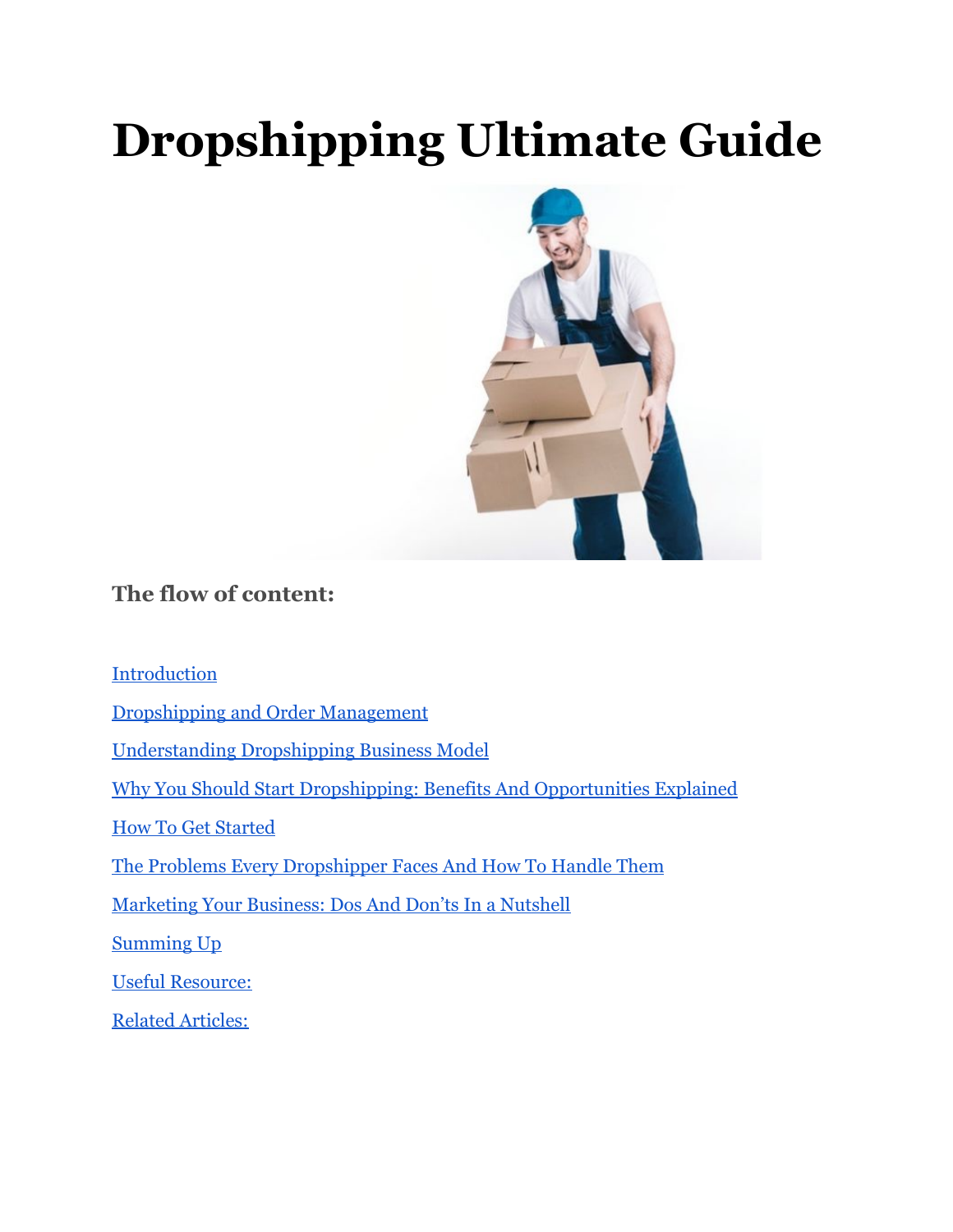If you are a budding entrepreneur in 2020, dropshipping is something that crosses your mind often, and today we will see how to turn it into a profitable business. A lot of people try digging out information regarding this new business model but fail to find meaningful insights into the subject. Today, I am going to share this comprehensive guide to dropshipping and its role as an order management process with all ins and outs included. While a lot of people hear about this idea as a dead one, I strongly feel that you will be able to run its profitability after reading this article.

Dive in deeper to explore the opportunities of selling without owning stuff below.

# <span id="page-1-0"></span>**Understanding Dropshipping Business Model**

Before we start, please take a note about the three major stakeholders: Manufacturer, Client, And You (aka the retailer.)

Conventionally, the firm which takes the order is the one who produces it and ships to their customers. But, if you are using the dropshipping model, you don't need to manufacture, store, or ship the products at all! You can list the product you are interested in selling, receive the order from the customer, and then purchase it from the manufacturer/distributor. They will take care of warehousing, packaging, and handling, along with shipping the product to the customer.

#### **Market Stat**: *By 2025, The market size for dropshipping is expected to reach [\\$557.9](https://www.prnewswire.com/news-releases/dropshipping-market-size-worth-557-9-billion-by-2025--cagr-28-8-grand-view-research-inc-300989459.html) [Billion](https://www.prnewswire.com/news-releases/dropshipping-market-size-worth-557-9-billion-by-2025--cagr-28-8-grand-view-research-inc-300989459.html)*

You don't even need to touch the products. You can purchase their merchandise under your brand and market them directly. The warehousing also falls on their part, so you don't need to stack the boxes at your garage or storerooms, let alone packing them. They will do it all on your behalf. All in all, this reduces the need for investment as you receive the order and forward it to the manufacturer. They will take care of the rest. And still, you get your cut out of the price difference. You bore only the shipping and marketing charges. It sounds wonderful, doesn't it?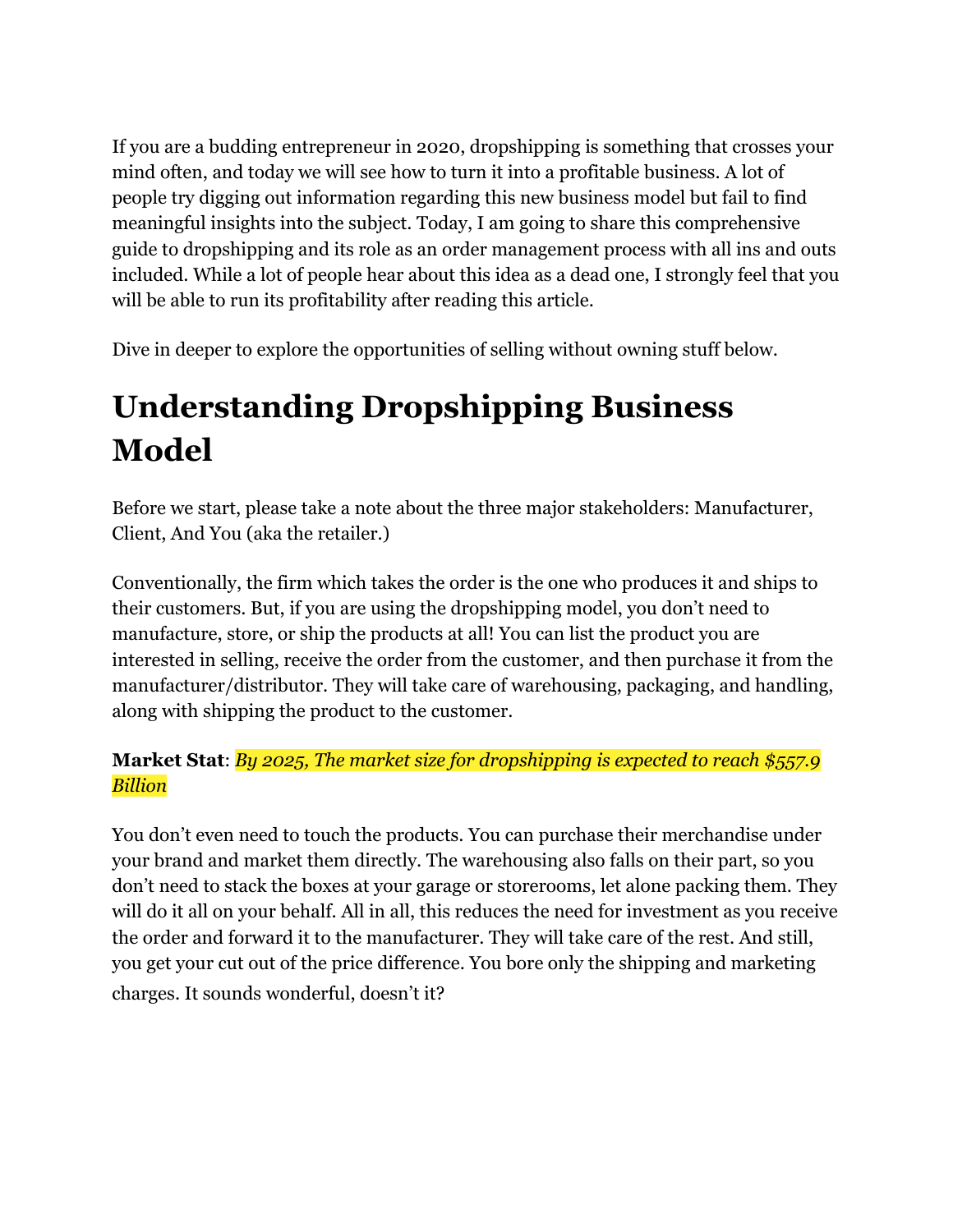### <span id="page-2-0"></span>**Dropshipping and Order Management**



'Order Management is the tracking of orders from inception to fulfillment and managing the people, processes, and data connected to the order as it moves through its lifecycle.' As said by IBM

The entire process starts with a customer placing an order and then the order fulfillment process starts, and the process ends when the customer receives the products. So where does Dropshipping fit in the process?

Dropshipping is one of the methods of order fulfillment process. **Drop shipping** is when the retailer does not store the stock or products but instead transfers its customer's orders and shipment details to either the manufacturer, another retailer, or a wholesaler, who then ships the goods directly to the customer. As rightly explained by Wikipedia as well.

Dropshipping is a great way if as a business, you are struggling with managing your goods. It is also helpful if you are running a small business but you do not have enough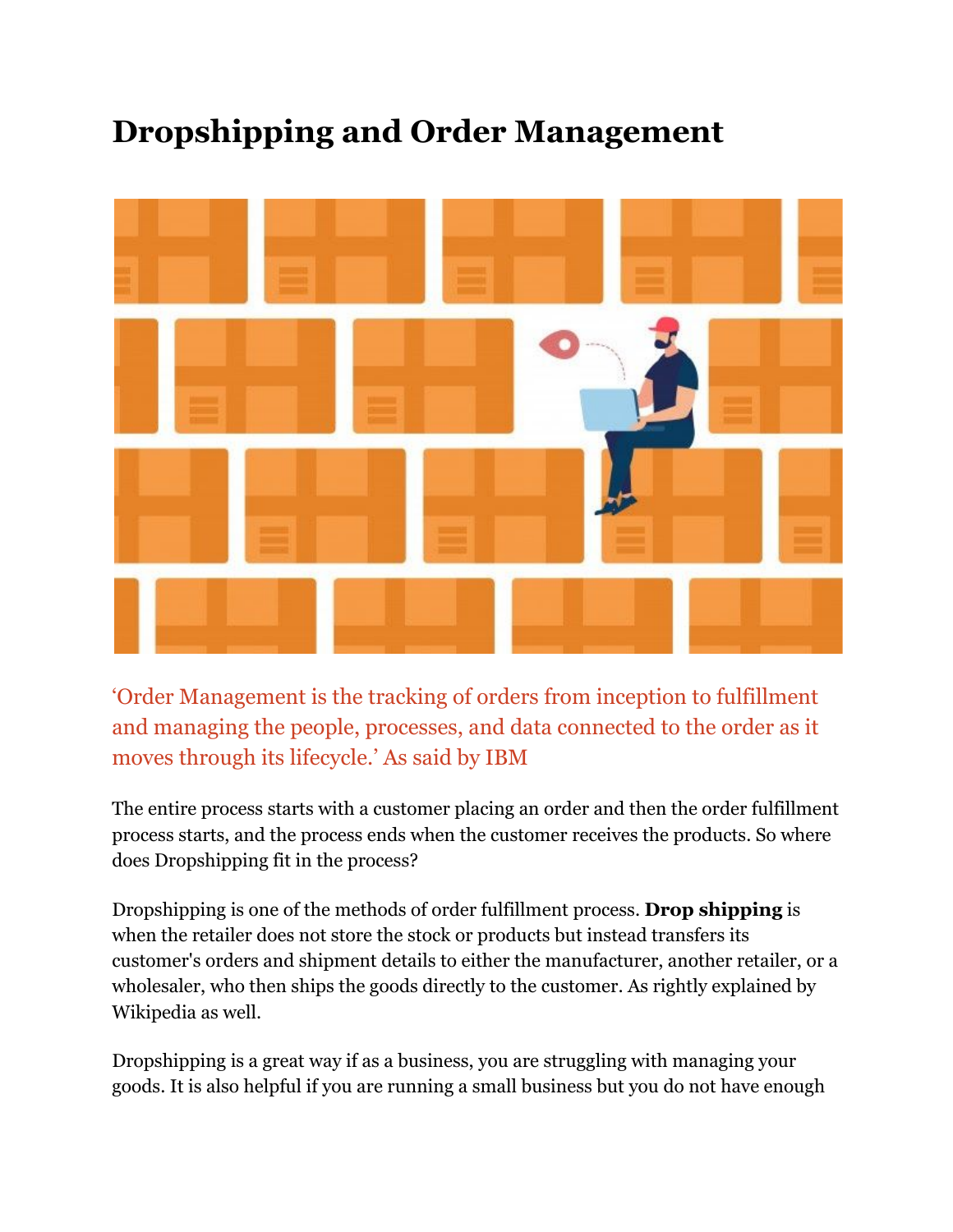space to store the products. A dropshipper already stores the products and once you affiliate with a dropshipper, you do not need to worry about stocking the goods. This way, the ordered goods are directly shipped by the supplier to the customer.

# **Why You Should Start Dropshipping: Benefits And Opportunities Explained**

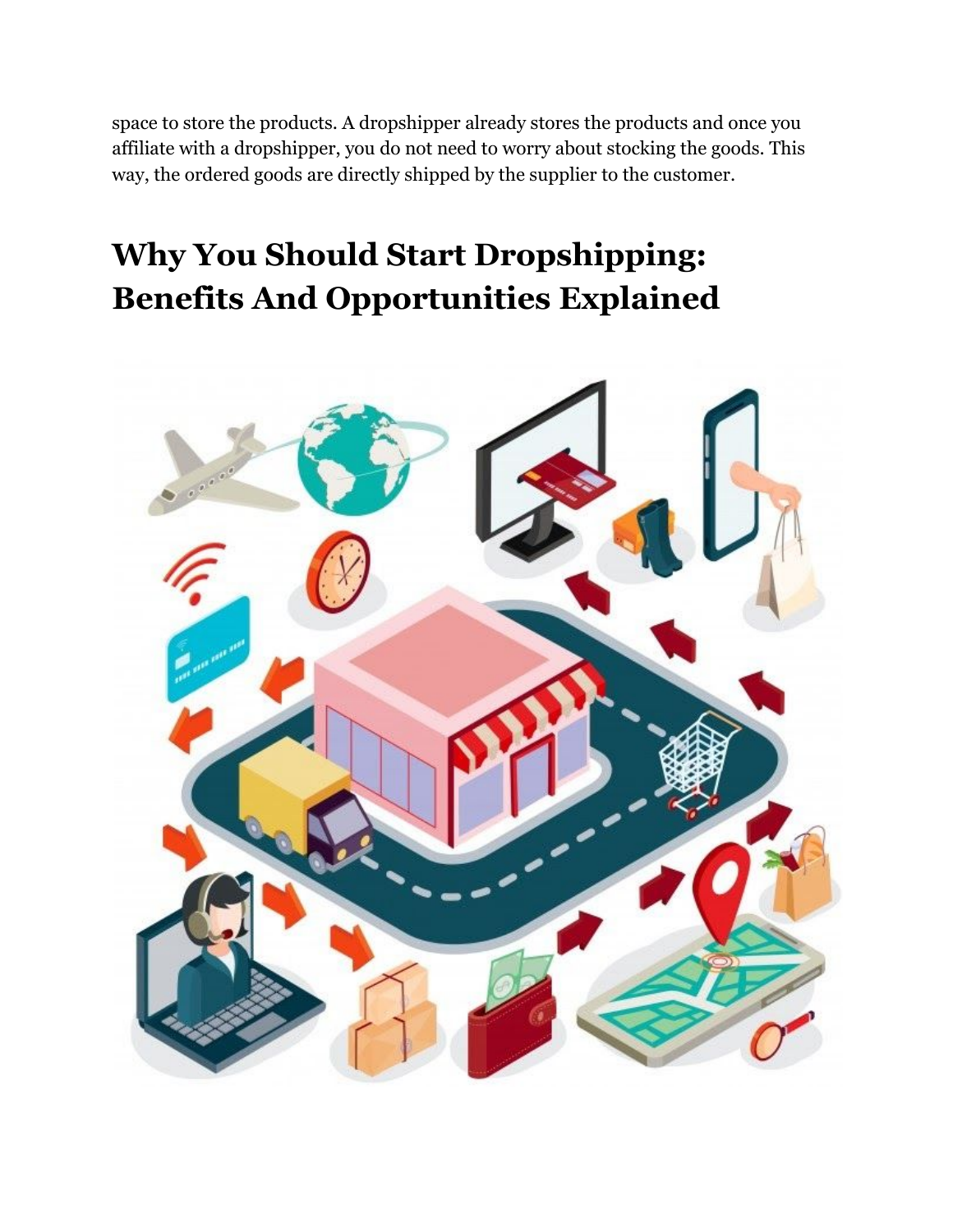First of all, I recommend people who are already in online retailing to go forward with it. Newbies can always start, but they will have to follow the later mentioned steps far more strictly. As an entrepreneur, the only thing you might have in abundance is morale. So I advise you to manage your finances, operations, and time in a systematic manner. If you are willing to do so, here are some of the most amazing benefits listed down below:

- **No Need To Hold Inventory**: One of the foremost advantages of dropshipping is no need to do **[inventory management](https://www.orderhive.com/inventory-management.html)** as the third-party will fulfill the orders from their inventory. Before you forward the order to them, you can compare the best pricing from all the suppliers and make your decision. Thus, all you need to do is to list down the items on your store and directly sell them.
- **Low Capital Requirement**: As we discussed earlier, a majority of 'liabilities' aren't concerned directly with you. This translates to a lower requirement of the capital for investments.
- **No Real Estate And Insurance Required**: You need not purchase or rent a warehouse. A lot of newbies in e-commerce either use their homes or rent garages. The bigger players also need to pay for insurances of the place and stock in many cases. Hence dropshipping is a better alternative.
- **Low Risk Involved**: The only risk in the model is that the client considers you responsible for fulfilling their orders. You have to handle any mishap. As long as there are no problems, you have virtually zero risks.
- **No HR Costs**: Since most of the work is done by third parties, you need not hire staff on your side. The entire operations on your end include only selecting products and deciding pricing.
- **No Risk Of Unsold Stock**: As you don't own any of the stock or make any payment in advance, there is no scope of making losses on unsold stock. The cash cycle starts only after receiving demand for listed items. You don't need to make any commitments to make a purchase to any of your suppliers.
- **Good For Entry-Level Businesses**: A lot of people fear to make the first move. They might want to test if an idea works not. In such cases, having minimal investments gives the liberty to experiment without hurting our pockets.
- **Create Alternate Streams Of Income**: Many online stores have access to a client base that purchases items related to the store's products. If the store doesn't sell them, it can use dropshipping to generate alternate revenue streams.
- **Pursue It As Your Side Hustle**: Are you looking forward to quitting your 9-to-5 job and kick start your venture? If yes, then you can join the internet-driven entrepreneurship wagon as a side hustle. Working after office hours is totally okay as long as you look after essential stuff properly.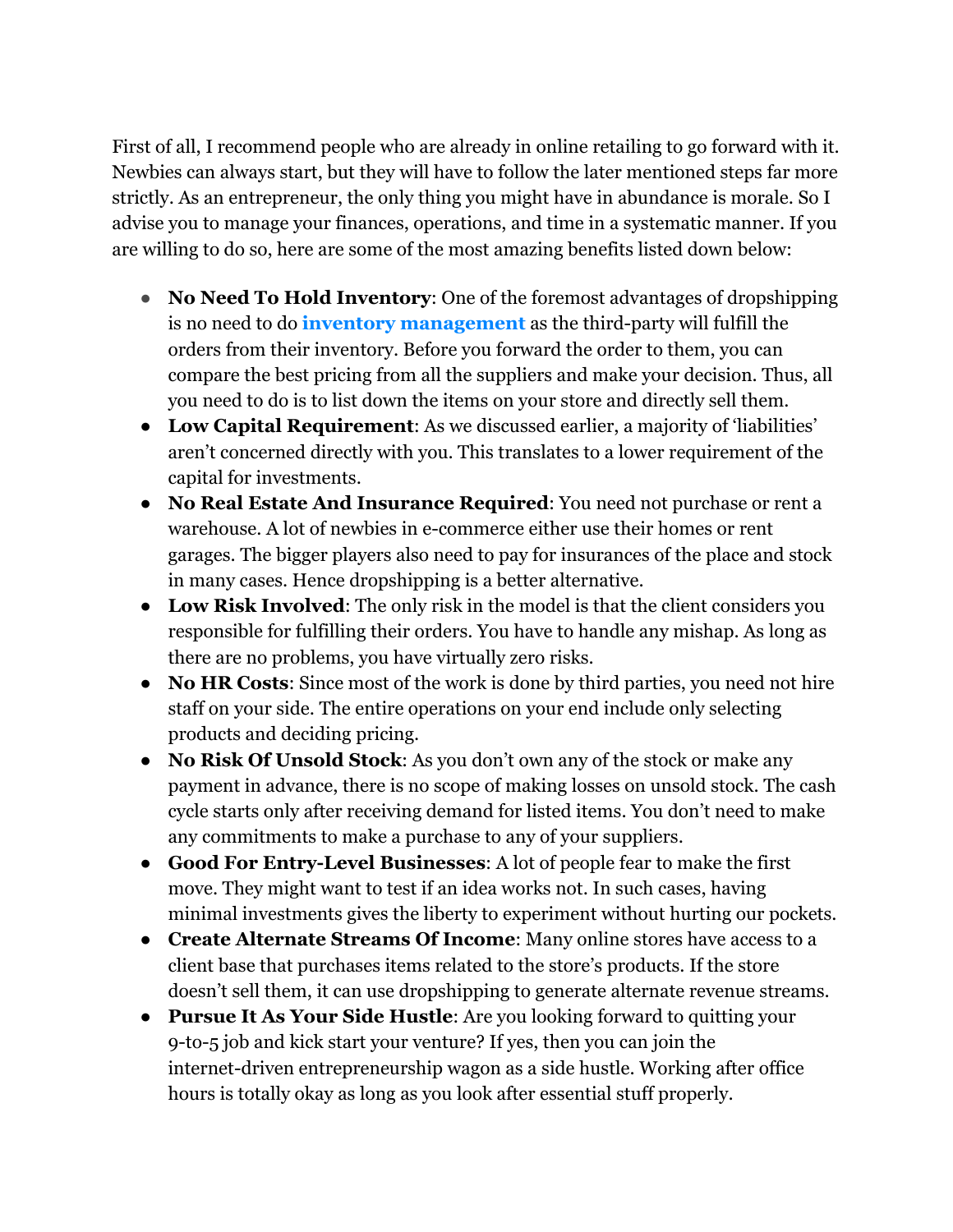**Test New Products:** Did I just mention that businesses use it for selling products that aren't a part of their lineup? You can test new merchandise without investing any significant amount and later spice up your product portfolio from self-sourced ones.

You can make a considerable amount of money, but the main advantage here comes in the form of exploring new horizons. No matter if you are looking to raise capital for turning your side hustle into a full-fledged enterprise while learning or considering expansion, it's equally effective. Your venture on this level is more of a litmus test as it will give you an idea of whether to scale up or reconsider the products.

One thing I would like to bring to your notice is that all of these benefits come with one primary condition, you dedicate enough time. And of course, if you treat it like a quick-get-rich scheme, you will hardly taste any success. You need to remain consistent, focused, and calculative throughout this feat.

Though it seems simple, there are tonnes of technical aspects to look out for. In the following portions, I will cover the process of successfully entering the landscape. Have a look at the step by step process below:

## <span id="page-5-0"></span>**How To Get Started**

Icebreaking becomes tough when we try to enter a highly diverse market. A lot of folks tell us to follow our passions, and that sounds decent. But, when it comes to business, I feel that such advice doesn't necessarily work every time. You will never find any millionaire doing business about things they aren't passionate about. Becoming passionate about things that earn you money is very easy. So let us start with the ultimate guide to getting started in the dropshipping landscape.

### **1. Pick The Products That Sell In Volumes Or Go For Entire Niches**

Pick the product that a lot of people like instead of what you like. In practice, being emotionally driven is not a good idea in business. Yes, being ethical is necessary, but the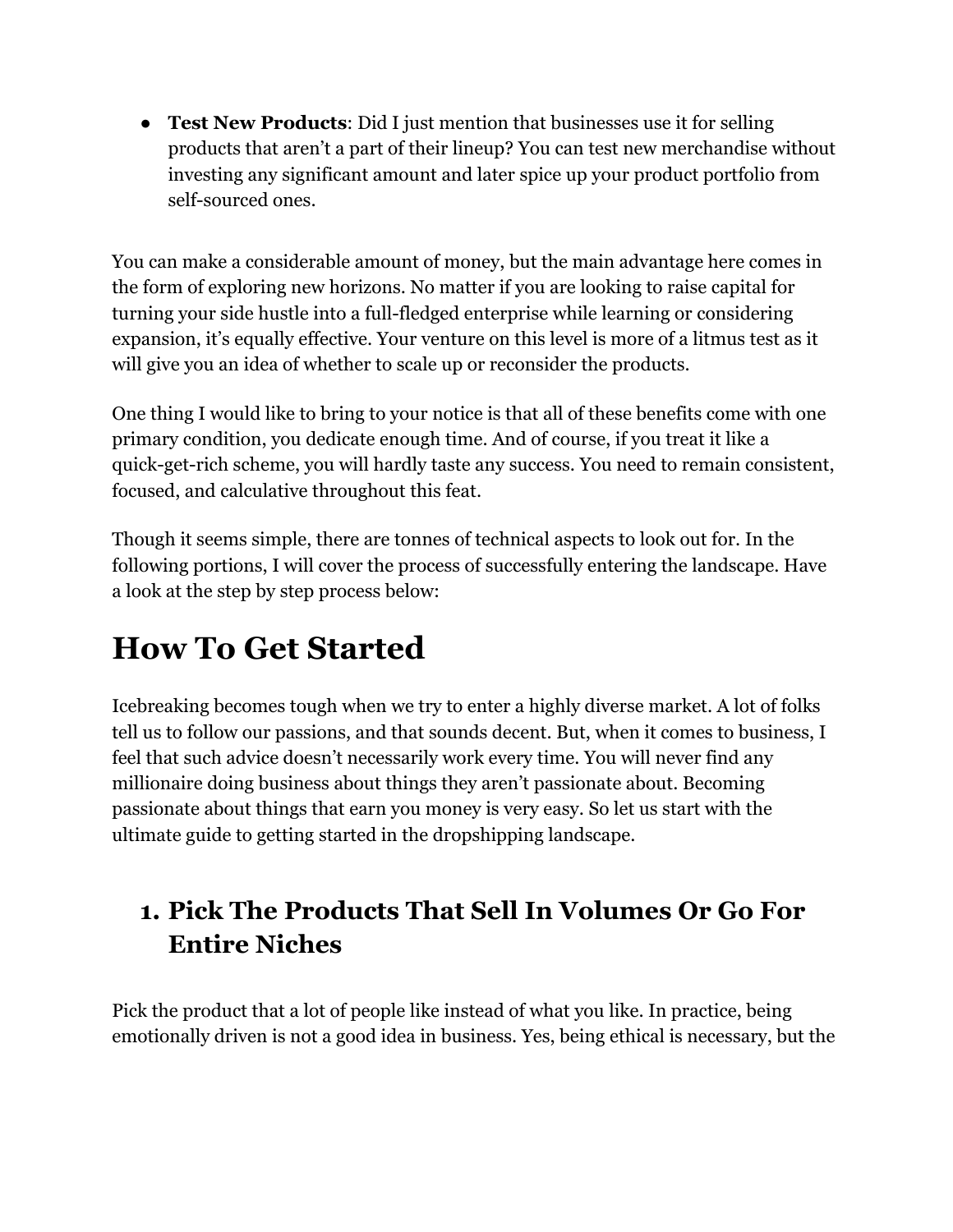attachment is never beneficial in commerce. So, commit to finding out items that satisfy the below criteria for best results:

- Needed frequently
- Inexpensive
- Have a broad market i.e., not limited to specific purposes/ client types
- Have seasonal demands
- Items that can be bundled
- Don't have brand-based competition
- Are light in weight

#### **So what do these kinds of products look like? Check out this list:**

- Jewelry
- Watches
- Novelty Merchandise
- Purses
- Beauty Products
- Fitness Equipment
- Electronic Gadgets
- DIY Kits
- Cutlery
- Clothing
- Stationery

You see that all of these items are bought frequently, and almost anyone will buy them. The absence of brands will also make it easy for you to compete without large fishes hovering over you. Also, I think that you can see if your own branding can garner better results. You can use the following tools to figure out the successful items:

- 1. **Google Trends**: It is one of the simplest research tools available in the market. You can use it to measure the trends of any given keyword i.e., the word used as a search query to find out of products on Google. It will give an idea regarding the increase or decrease in the search volume over the span of time.
- 2. **SEMRush and Ahref**: These are sophisticated SEO tools. But, you will get complete information regarding the search volume in any given area on the planet. You can super localize the area of data mining to get exact results.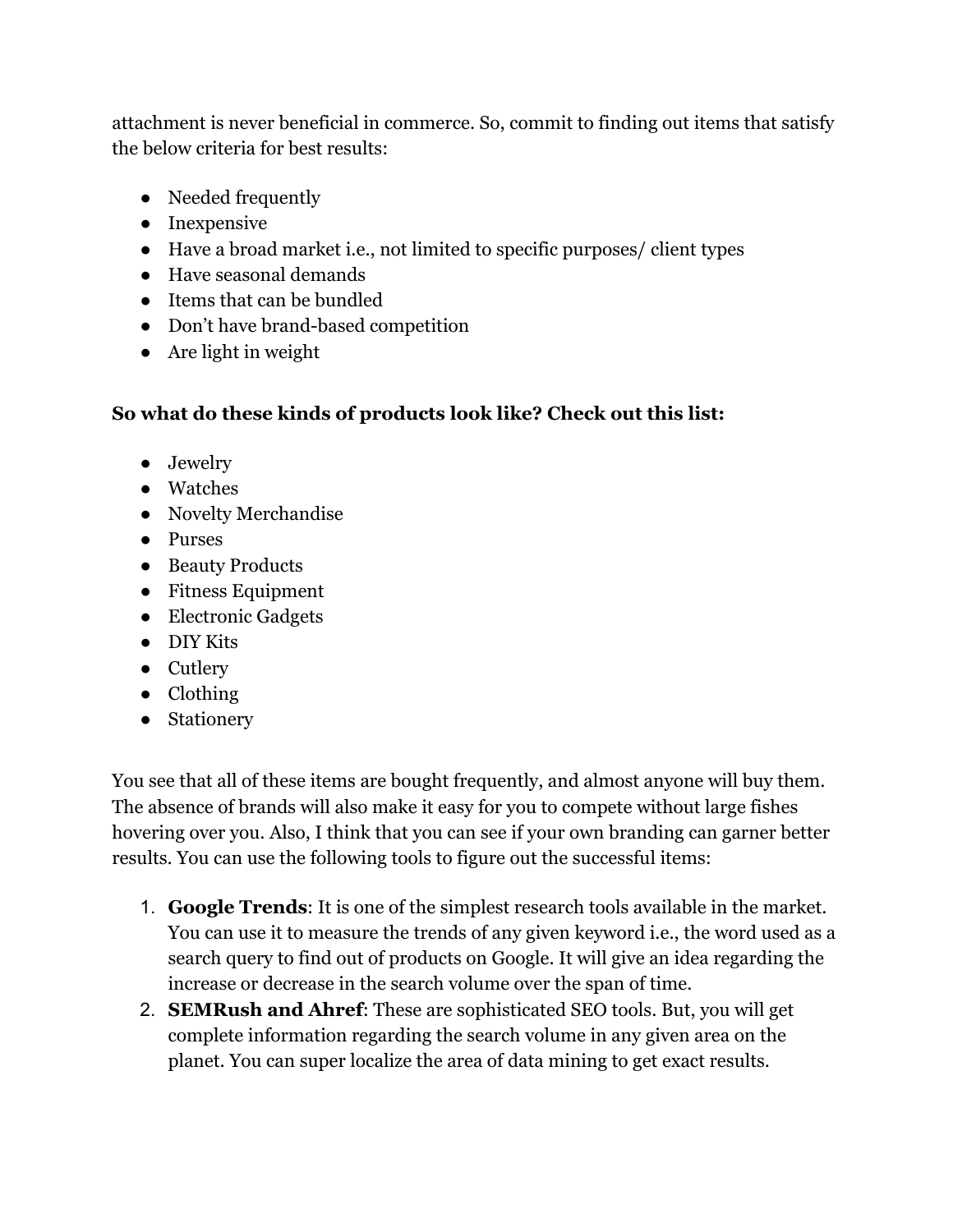3. **Social Media Hashtags**: It's my go-to trick. Since all of these products are available in abundance, you can use social media to find out their popularity. For instance, you can search for a hashtag related to makeup and see what are the trending colors and stuff. It's simple, fast, and realistic.

Once you make your mind, I want you to search out what other people dealing in the same niche do. Starting from scratch adds screen time in movies, but you need to act swiftly, smartly, to make sales.

### **2. How To Run Competitor Analysis**

*"You Must Learn From The Mistakes Of Others. You Will Never Live Long Enough To Make Them All Yourself"*

#### *–[Eleanor Roosevelt](https://www.whitehouse.gov/about-the-white-house/first-ladies/anna-eleanor-roosevelt/).*

Dropshipping is a relatively old concept, and a lot of players have been active for years now. You can leverage from their experience by conducting a competitor analysis. Most of the people skip this portion of venturing. But, you should understand that even the biggest conglomerates do it and successful people do it for a reason. This is the most important part of starting your venture, and I am going to discuss the right tools for this purpose.

- 1. **Ahref and BuzzSumo**: Again, Ahref emerges as a valuable tool for competitor analysis. It will generate the list of all referring domains from which your competitors are generating traffic. Once you have them, BuzzSumo will unleash the share-worthy content. It fetches the data regarding the number of shares on social media to get an idea of what gathers high engagement.
- 2. **Alexa**: It's one of the cool tools as you dig more about businesses that don't appear in the first few pages of Google. I recommend using it to know what makes some firms perform poorer as compared to the successful ones.
- 3. **Competitor Website**: Now, this is the all-time favorite trick of entrepreneurs. How do you know what your rivals are selling the best? Simply go see it! The thing is that all successful ones will list the trending zones.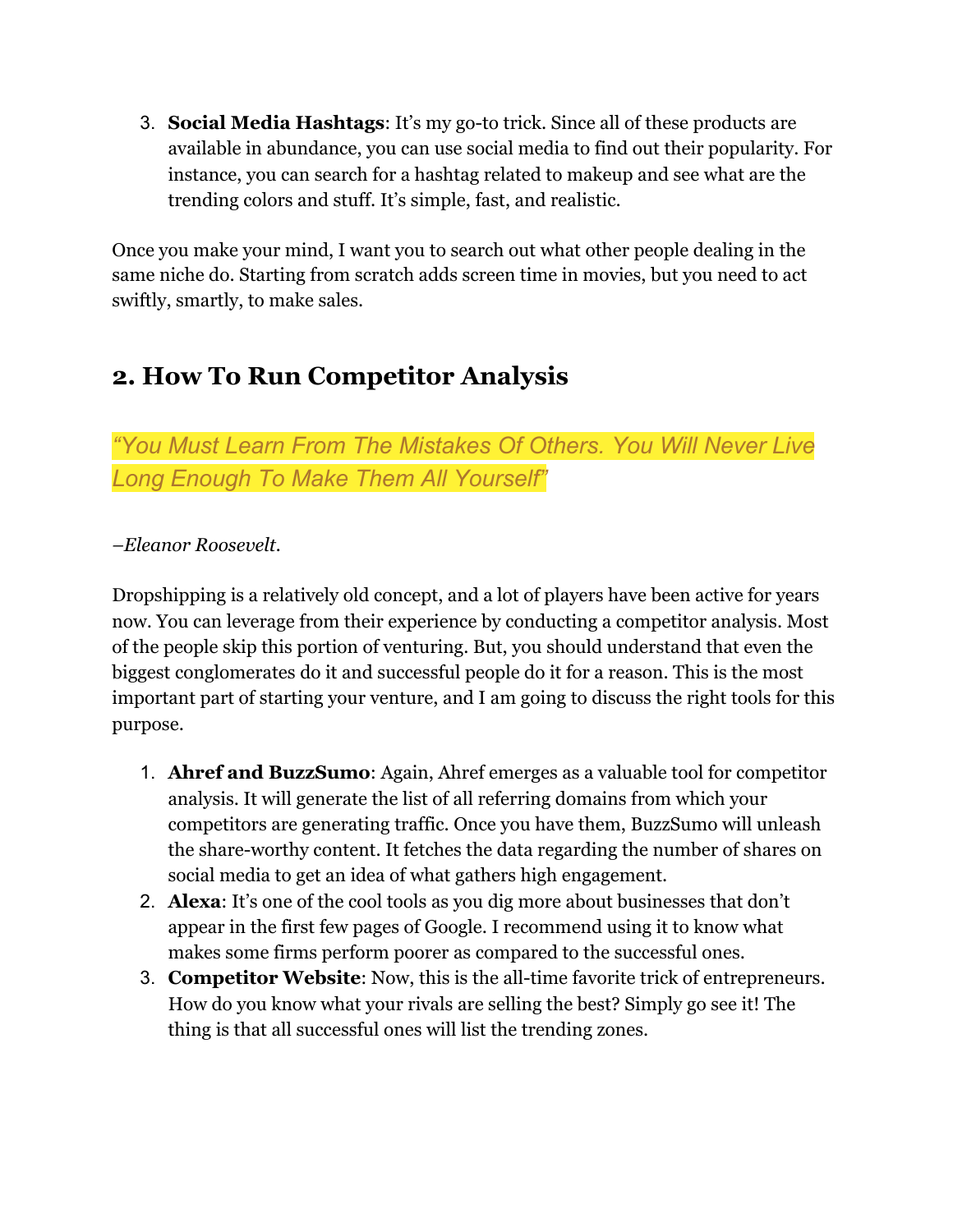4. **Email Lists**: Subscribe to their email lists as this is one of the most accurate ways to monitor their movements. You can also check out when they are offering discounts and clear stocks.

With the help of these tools and tricks, you will get hands-on insights to their activity and operations. The main benefit of using them is that you will learn the best practices in no time, whereas they spent years devising them. So, when you start, you already have a glimpse of the dos and don'ts, which will save you from making [mistakes](https://www.orderhive.com/major-common-invoicing-mistakes-and-how-to-avoid-them?type=blog).

### **3. Research And Find Maximum Suppliers**

After choosing your products, the next step is to find the ideal suppliers. There are a lot of places where you find them, and I advise you to find as many as possible. This is because you will negotiate pricing, delivery, and all other particulars before deciding to work with them. In the process, you will filter a lot of them, and even some of them won't find it feasible to work with you. Thus, having more options will only benefit you. I am listing down some of the good destinations to find one along with their pricing:

| Platform   | Pricing                          |
|------------|----------------------------------|
| Oberlo     | $(\$4.90/\$29.90/\$79.90$ /month |
| AliExpress | Free Sign Up                     |
| Doba       | \$29/Month                       |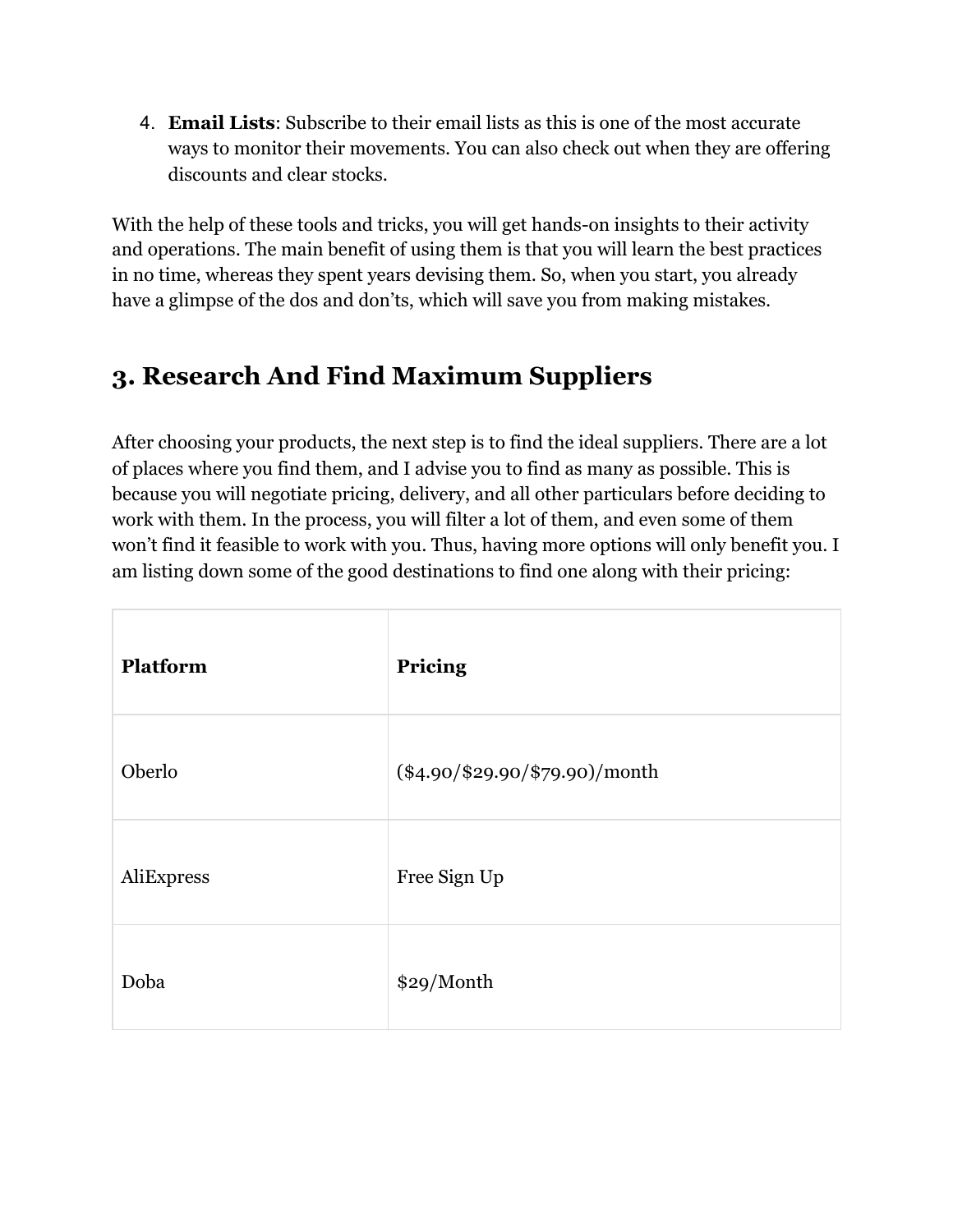| SaleHoo                  | \$67/Year                       |
|--------------------------|---------------------------------|
| <b>Wholesale Central</b> | \$399/6 months                  |
| Wholesale <sub>2</sub> B | \$29.99/month or \$149.99/year  |
| <b>Worldwide Brands</b>  | \$249 (One Time Fee)            |
| MegaGoods                | \$14.99/month                   |
| Dropshipper.com          | \$99(One Time Fee) / \$69/month |

I feel that you shall have at least two to three suppliers for any given product. Having more than one source always makes us feel more confident about the business. This will also give you an idea regarding the overall prices of the products you are willing to deal in.

### **4. A Quick Checklist For Choosing Right Suppliers**

To make the decision-making simple, I am going to share some common criteria that will enable you to select the most suitable shippers. Remember that they are extremely crucial to your success despite being invisible to your customers. I am once again repeating that the issues on their part will turn into your problems because the customer knows only you. Thus, be sure about whom you are working with. Here's the list: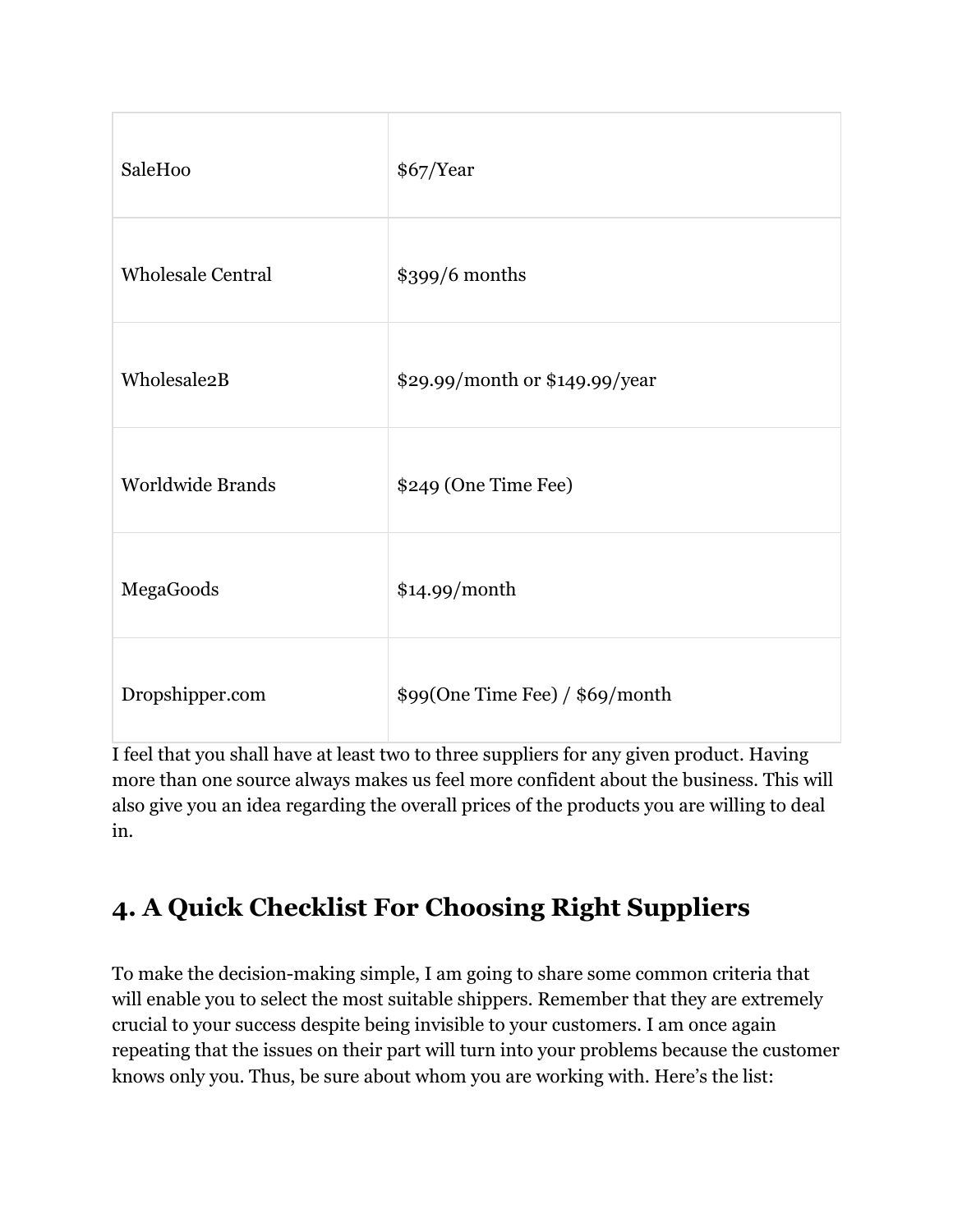- What is their policy for customer support?
- Do they have tie-ups with logistics partners?
- What is their policy for the replacement of damaged goods?
- Are their products legitimate?
- Do they have insurance for their services?
- Whether their goods are sourced responsibly or not?
- What is their fraud prevention policy?
- How good are they doing in their online reviews?

Most of us forget these aspects and tend to go only for the cheapest pricing. However, I strongly suggest you look at the entire picture. This will save you from getting into any trouble in the future. These questions will help you discover a lot of things about potential suppliers and how much you can rely on them. You can always compromise some profit for assured services instead of risking it all.

#### **5. Buy Or Build An Online Store**

There are two options when it comes to starting your online store: Buy it or build it. We will discuss both options. Firstly, you can buy a ready store from places like [Exchange.](https://exchange.shopify.com/categories/dropshipping) You can find out the ones which are already listed in the category you want to deal in. This will save you time in case you are looking to launch your business quickly or encash seasonal demand for your products. Also, if you are not a techie, this option will serve you well.

On the other hand, building your own store gives you unprecedented freedom to customize it extensively. Shopify is one of the most popular ecommerce platforms on the internet. It's easy-going, highly customizable, feature-rich, and has plenty of updates regularly. Even if you aren't a tech expert, you can choose from their free themes and improvise it. In case you want to go beyond, a lot of Shopify developers are available to get things going. When you start earning, you can also upgrade to the paid versions. However, you will need to invest in digital marketing to attract inbound traffic.Getting listed on Amazon, eBay, or Etsy is another way of entering the ecommerce arena. While you don't have much control over the branding, you surely get a lot of traffic. Customers trust these places as they are already established brands. Though they charge a fixed percentage of your sales, I feel that they are worth it if you want to start cheap and play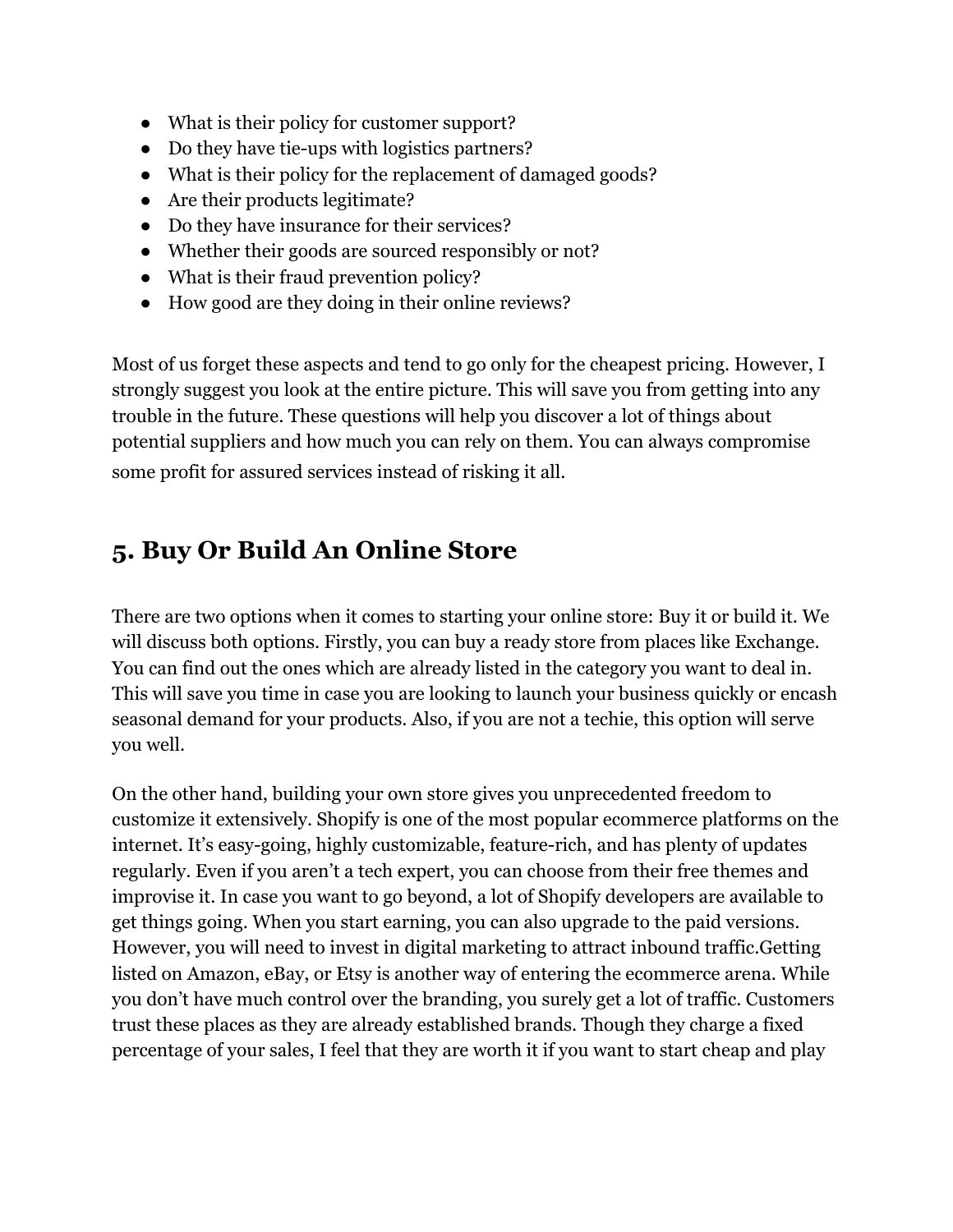safe. You won't earn as much while running your store independently for the same volume, still it's a good choice for newbies.

See what works for you the best. Remember that it is not necessary to do what everyone else is doing. Weigh the pros and cons of each of the options as mentioned earlier and figure out the best choice for yourself.

### **6. Considerations Before Setting Up An Online Store For Dropshipping**

In this section, I want to highlight a few considerations for setting up your online store. These things will help you in ensuring the best results. They have subtle effects on the overall profitability, and a lot of amateurs miss out on them. So make sure you go through all of these aspects to serve your interests best:

- **Domain Name, Authority, Maturity, And SEO Health**: This is for the folks who are buying pre-built stores. Under no circumstances, buy anything that doesn't end with ".com" because it will dent your credibility harshly. Others may look innovative or attractive but I recommend sticking with the standard one. Domain Authority is the likeliness of your site to rank on the basis of SEO best practices. Google also considers domain maturity as a ranking factor. Ensure that your site is at least six months old. SEO health includes both the technical aspects of your site, and it's online presence through digital marketing. If you don't understand any of these terms, consult a third party before making any decision.
- **Check Website Penalization**: This is the worst thing to happen: Buying an online store that is penalized by Google for any malpractices. Save yourself with the help of tools like [Is My Website Penalized](https://ismywebsitepenalized.com/). In the case of penalization, better skip that store instead of planning to rectify it later.
- **Ease Of Navigation**: Minimization is a timeless design philosophy. It is rightly said that the most sophisticated designs are the simplest of all. Make sure that customers can easily navigate through your site and buy the products effortlessly. You can also group and bundle products in trending and sub-trending zones for seamless navigation.
- **Legal Liabilities**: The chances of sourcing counterfeit articles are pretty high, and getting sued for the same is something nobody would like. Therefore, verify against any trademark or intellectual property breaches. I also feel that entering a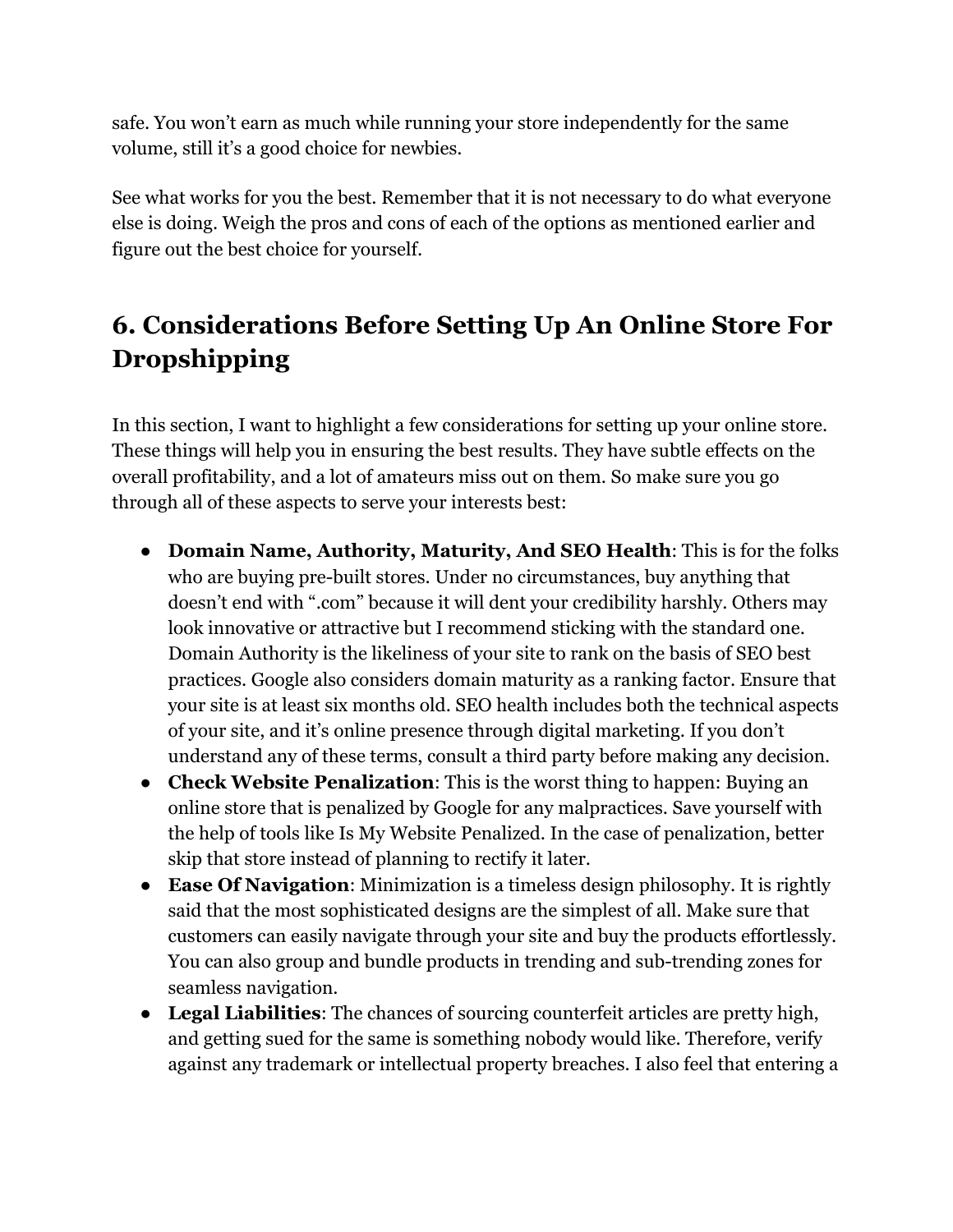legal contract with your suppliers through a dropshipping contract is a must. It will help you mitigate the legal risks in any adverse situation.



### **7. Get Yourself An Automation-based Solution**

[\(Image Credits\)](https://unsplash.com/photos/TluMvvrZ57g)

Once you are live, listing the products, processing, and tracking orders manually becomes tough with time. This is because you need to manage too many items in your product list and keep the pricings updated. Also, checking their availability before confirming an order is not always possible. All of these factors point towards the need for a dedicated [automation-based solution](https://www.orderhive.com/5-reasons-why-you-should-choose-an-automated-operations-management-software?type=blog). You can invest in an [order management](https://www.orderhive.com/order-management-system.html) [system](https://www.orderhive.com/order-management-system.html) to save yourself tonnes of efforts wasted in the clerical formalities. These solutions will take care of almost all the entire operations and give you [powerful reports](https://www.orderhive.com/reporting-analytics.html) to explore your business further. A lot of people don't understand the fact that making losses in the initial phase-out of improper management not only demotivates them, but these failures also demotivate their clients. Hence, it is crucial to make a place for automated software solutions in your budget.

#### **8. Pro Hack: Use Generic Descriptions**

One of the best things I learned is using generic descriptions. Before becoming active in this field, I wondered why certain stores write non-specific descriptions. They even wrote either of the two and whichever available. This is a remarkably smart way of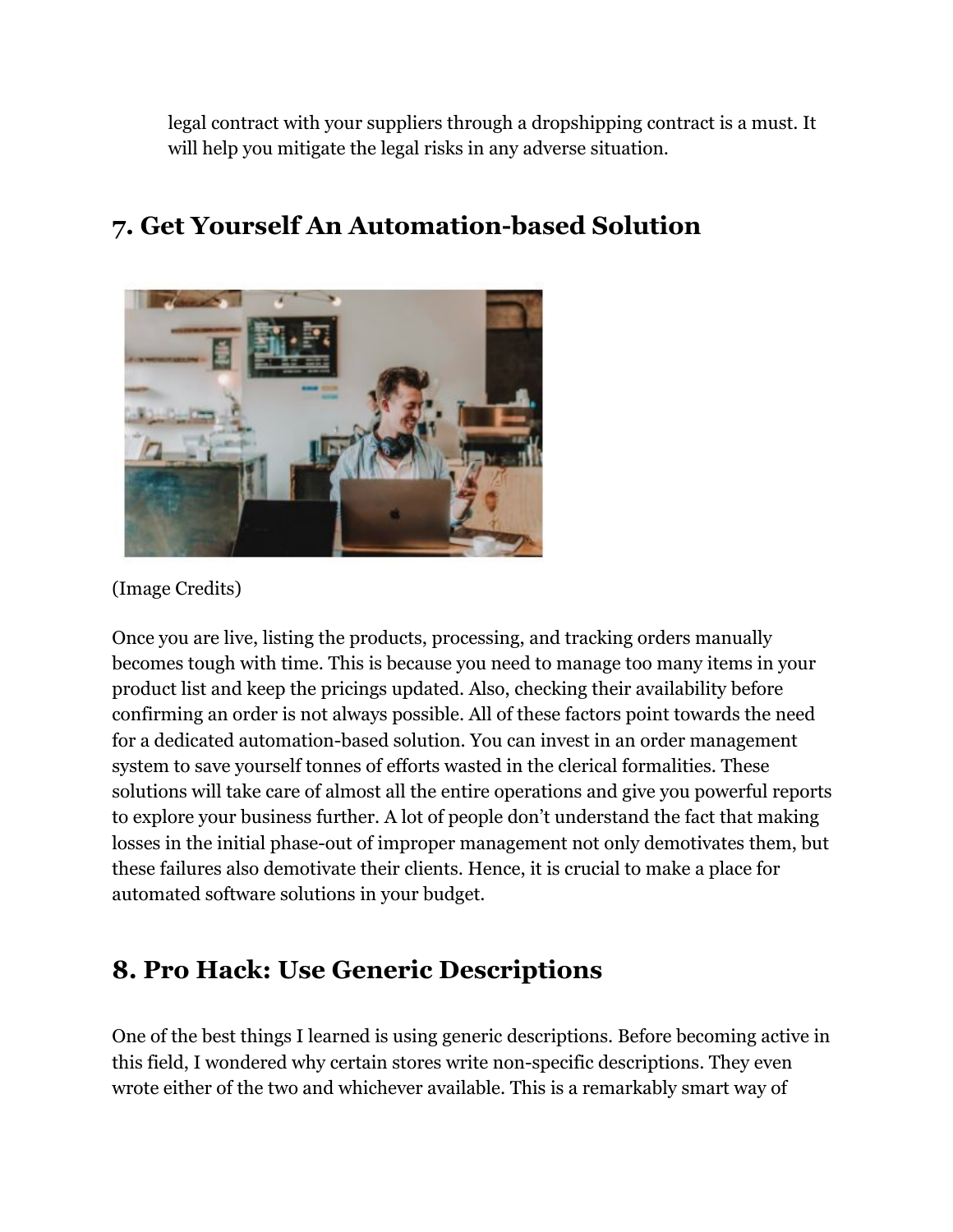selling smaller, inexpensive items that are [bundled](https://www.orderhive.com/what-is-product-bundling-uses-advantages?type=blog) with bigger ones. If you don't have a product readily available or pricing isn't feasible, you can opt for the other. Many retailers either send the main article without the bundled items or ship them with identical ones. Notifying alternate items through generic descriptions will set the bar of expectations right. It also safeguards you from customers getting angry due to not receiving desired products.

# <span id="page-13-0"></span>**The Problems Every Dropshipper Faces And How To Handle Them**

Everyone seems to sound all praises for this ecommerce sensation. However, there are dark sides to it, which a few individuals discuss. It is imperative to know the ins and outs so that you start getting profits and remain profitable. Here, there are the most common problems faced by every dropshipper, along with the solutions included:

- **Tight Margins**: Your investments are comparatively smaller, and it translates to comparatively smaller margins. It is quite understandable that having little to do with the entire process will leave less room for the margins. Still, I think that the margins are healthy enough because you are either an entry-level entrepreneur or shooting for extra revenue streams. And this is also the reason behind every ecommerce guy advises going for inexpensive products that sell in huge numbers.
- **Fierce Competition**: Of course, low investments mean that it is easy for everyone to become a dropshipper. The low entry bar is the reason behind the fierce competition in this area. You will always find sellers offering the same article as you at a much lower price. Thus, being analytical will give you an upper hand and also save you from making losses on such deals.
- **Overselling**: If you don't have an order management software, you are most likely to sell the products that you can't supply from your existing suppliers. In such conditions, you will have to either cancel the order or fulfill them with losses.
- **Mishaps From Suppliers**: Suppliers letting dropshippers down is the most common issue out there. Delivering the wrong item or a damaged one and being late can cause serious repercussions to you. Whenever such instances happen, I feel that extending support to the customers is the best policy. If you have enough resources, provide a dedicated channel for customer support and always have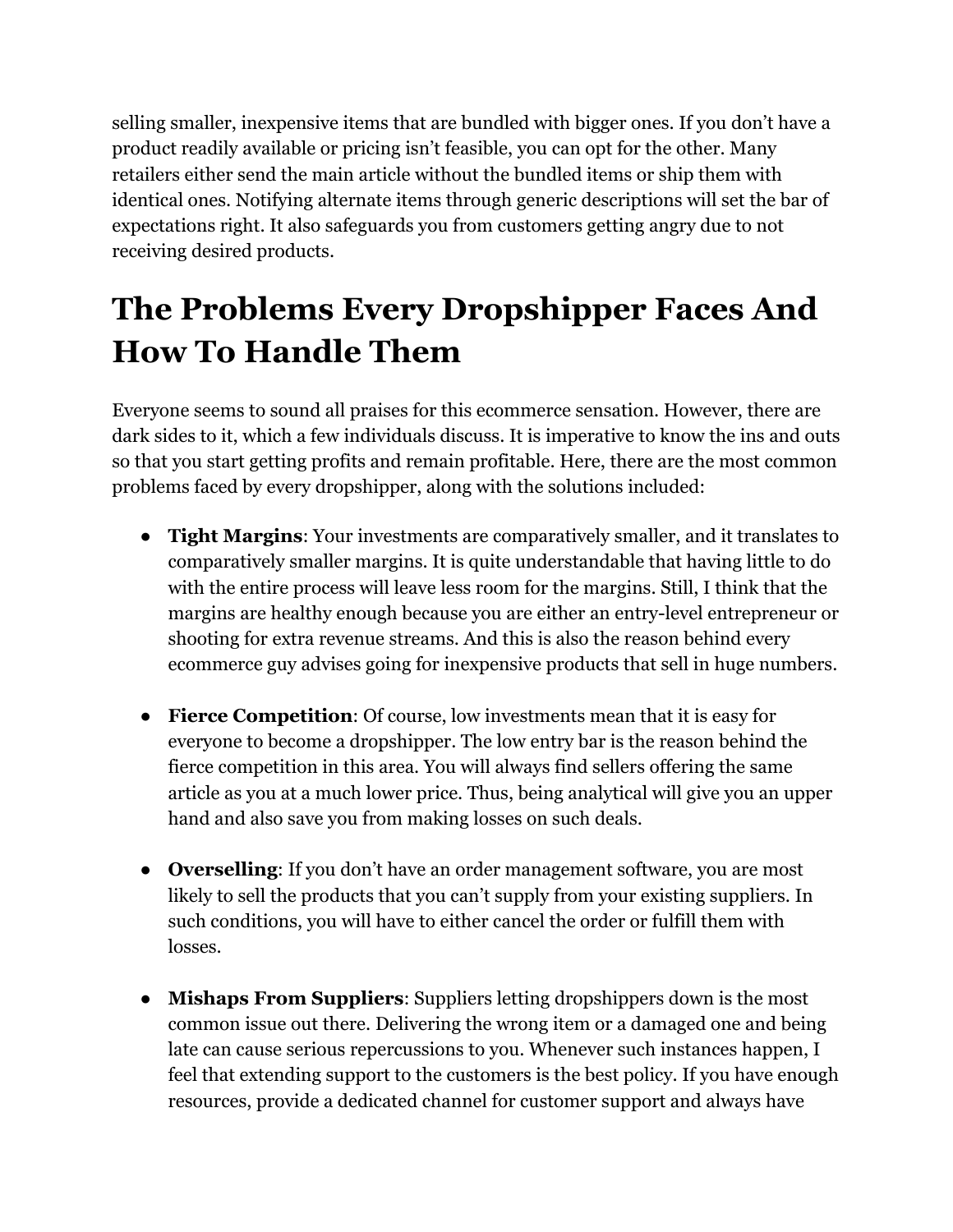legal agreements with your suppliers to define responsibilities in these cases. But, act responsibly with your customer because, for them, your supplier is not even existing. They will contact you, and they will expect you to solve all their problems.

- **Frauds**: Even customers commit frauds, which is a very normal phenomenon. Whenever an order is processed, make sure to fetch their credit card information, address, email id, and look out for fast shipping. The fraudulent orders are most likely to have different billing and shipping addresses, mismatching names and email ids along with fast deliveries to escape. Your ordering software can identify such threats for you.
- **Faulty Items And Logistics**: Make it a point to ship from the nearest suppliers and use the right shipping rates. Usually, people either go for real-time rates or rates based on product types. In cases of faulty items, don't try to collect the previous one before you deliver the right product. Getting the right thing promptly will increase your reputation, and perhaps, fast reverse logistics only cost more without any benefit to you. As we discussed earlier, customer care is a must in these situations.

# <span id="page-14-0"></span>**Marketing Your Business: Dos And Don'ts In a Nutshell**

Coming towards the end, I want to share my two cents on marketing your online stores in the quick summary below. These actionable tips will emerge as long-term strategic benefits for your venture:

#### **Dos**

- Always give priority to organic visibility on Google SERP with the help of SEO practices like blogging, vlogging, and podcasts.
- Go for Social Media Marketing as it is one of the best places to market your merchandise and get quick ROI. Facebook is the leading platform on social media, which offers great conversion ratios. Messenger ads and retargeting ads will go miles for you. Influencer advertising on Instagram is trending in the industry as micro and nano influencers get included in the digital marketing strategies of many brands.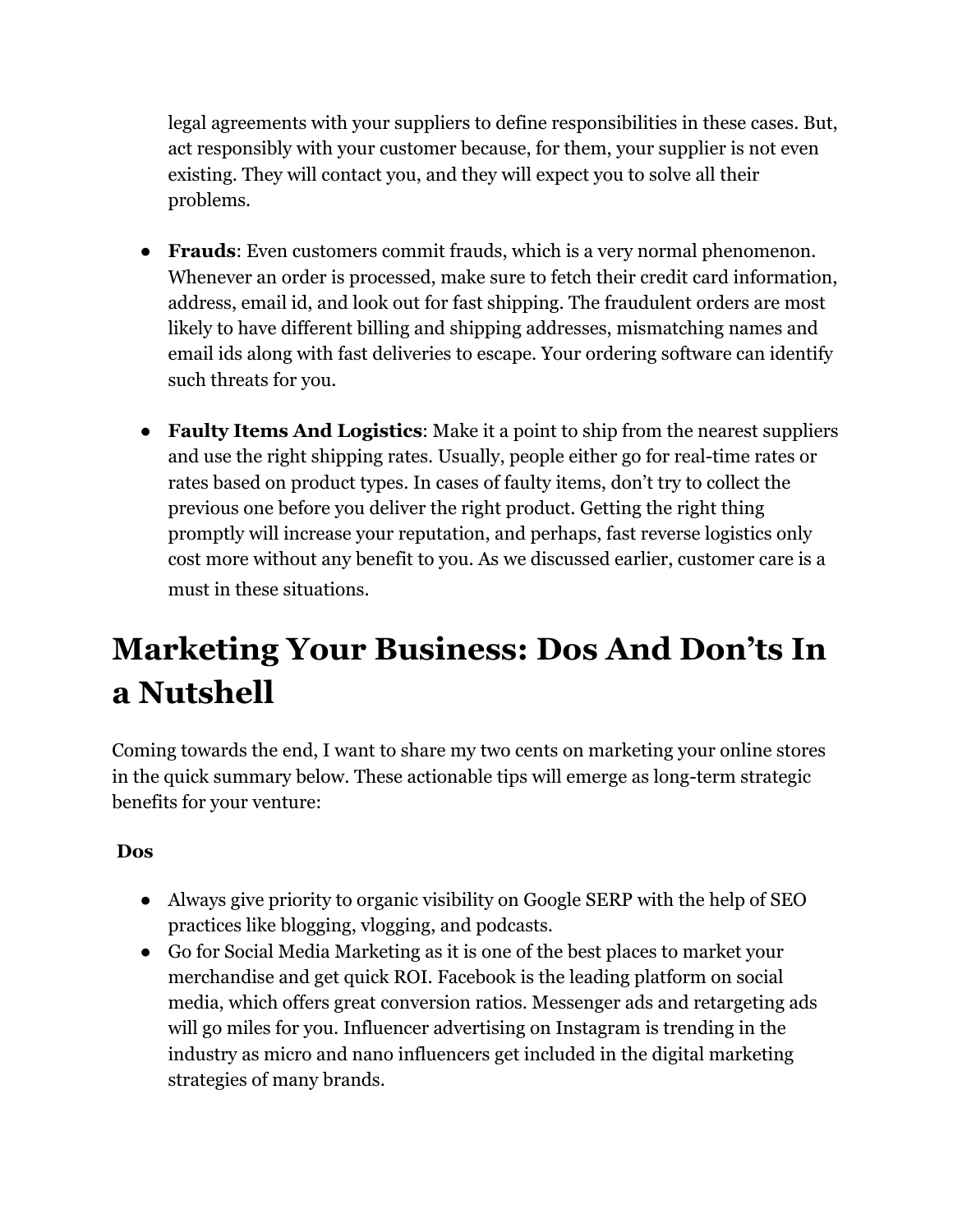- Affiliate Marketing is a time tested method as you only pay the commission when the sale is made. Including it in your marketing strategy is a good way to boost sales without committing too early.
- Email Campaigns are still very much relevant to the market. Since you already collect them from your existing clients, approaching them is a thing that you should never miss.

#### **Don'ts**

- Never make false claims regarding the product; be it graphics or descriptions. Even though you don't make them intentionally, your supplier might be doing it. So watch for that and, of course, beware of trademark breaches.
- Improper budget allocation is pretty common, and the only piece of advice I have is to go slow. It is very sensible to spend a small amount at a time and see what kind of ads have the best conversion ratios.

# <span id="page-15-0"></span>**Summing Up**

I have tried to cover most of the areas related to dropshipping and order management. In the end, I will like to inform my readers that, like any other business, it too has its pros and cons. As long as you are willing to pour in time and operate systematically, you will reap reasonable profits. Don't play blind on it as this will only hurt your chances of making money and eventually, your spirit of entrepreneurship. I hope that you will find this guide helpful in your journey in 2020 to become a successful dropshipper.

Useful Resource:

[Check out this video on dropshipping](https://youtu.be/ZWN1WdhMt3o)

### <span id="page-15-1"></span>**Related Articles:**

● [How To Search The Best Sellable Products – An eCommerce Guide](https://www.orderhive.com/how-to-search-the-best-sellable-products-an-ecommerce-guide)